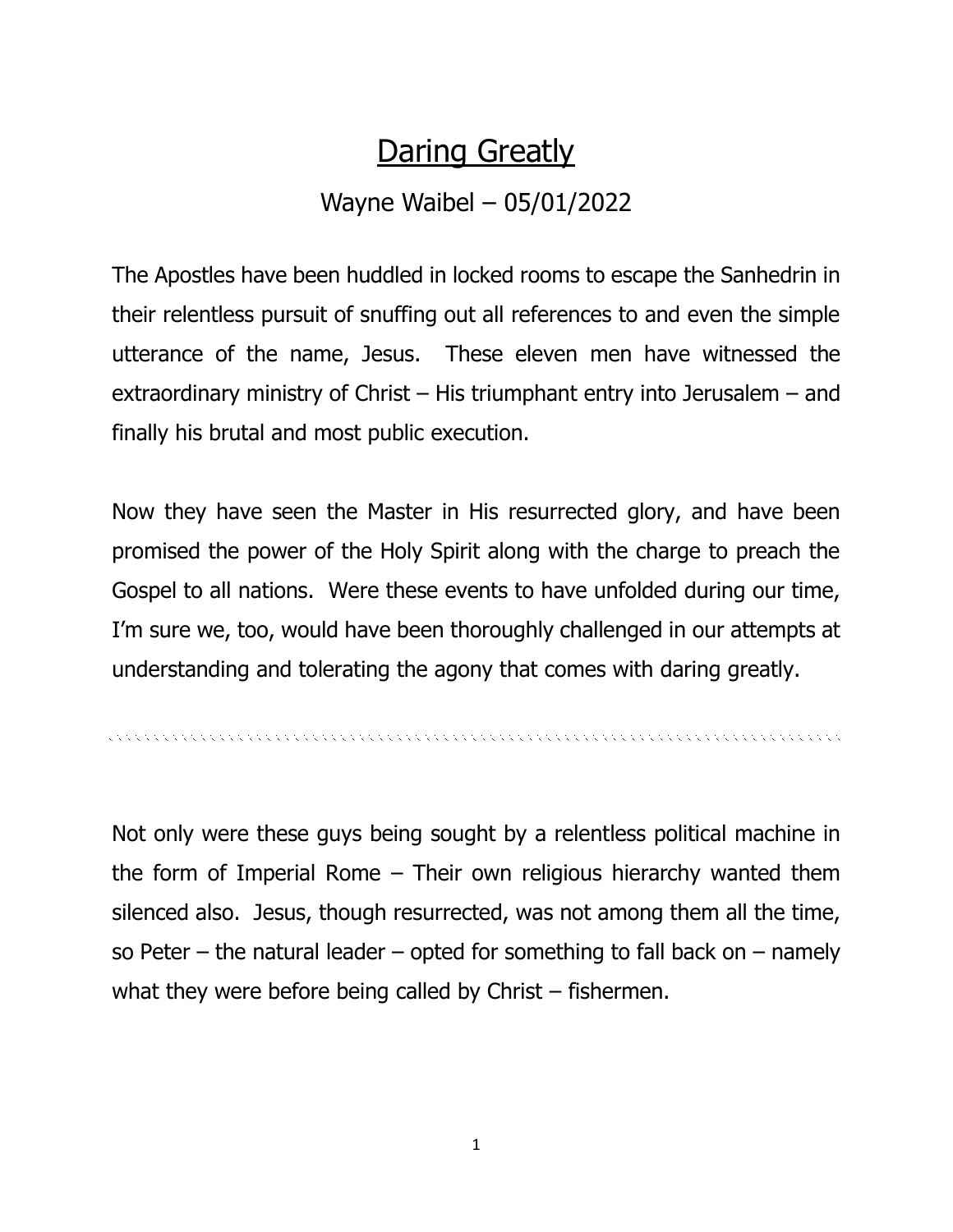When you are surrounded by so much wonder, confusion, and outright disorientation, you're pretty much left with only what you know as a fall back. They had seen the risen Lord, and knew what they were being called to do, but I'm sure they felt totally lacking in the qualification department. Not an unusual circumstance in the divine working of God. Still – they could not have been less equipped to handle the situation. So why not go fishing?

We think of Jesus as the Son of God the Father. All knowing and all powerful. So how could these men struggle so with their charge? It could be because as Revelation eludes – the Savior derives His power and majesty not from His might, but from His sacrifice. His unwavering love was made manifest in His supreme role as the Lamb  $-$  not the Lion  $-$  His victory and His glory were embodied in His slaughter and His surrender.

One of the more elusive aspects to our modern day faith is the understanding that all is accomplished according to God's own time, which is not based on our concepts at all. Hence the lack of patience on our part. For us, the notion of delayed gratification has more to do with a twisted sense of entitlement than actual patience.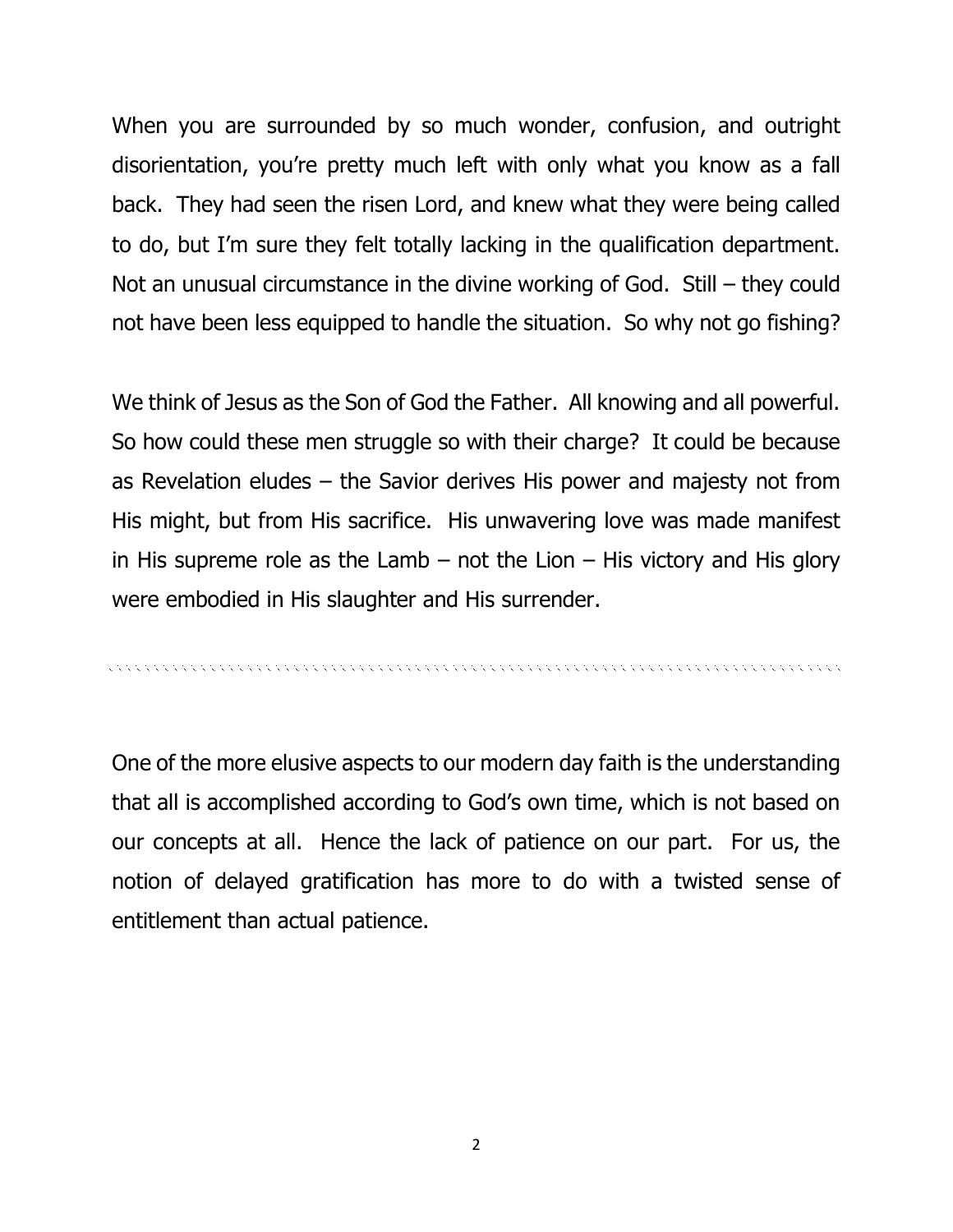It's unfathomable to most folks that there would ever be a purpose behind waiting for something of any magnitude to manifest. We have become so focused on results, that the entire journey is lost in the process. We get what we want, and we find it lacking.

There is a very natural process at play in our day-to-day lives. The almost automatic desire to make an end has robbed us of the magnificent forces at play when you allow yourself the time and attention to be in the moment.

So we find ourselves, much as the disciples did, so locked up in our desire to get cracking that we are able only to step out by taking a step back. That's not a wrong move. It's at this point that a step needs to be taken  $$ even if it is a step back. Why not embark on a familiar path?

. A construction of the construction of the construction of the construction of the construction of the construction

So Peter gets up and says, "You know what  $-$  I'm going fishing." And the unanimous response is, "We're going too." Turns out to be a very good move. And as usual – they don't catch a thing. It's interesting to note that nowhere in the Gospel do the disciples ever catch any fish – unless Christ intervenes. They must've been lousy fishermen…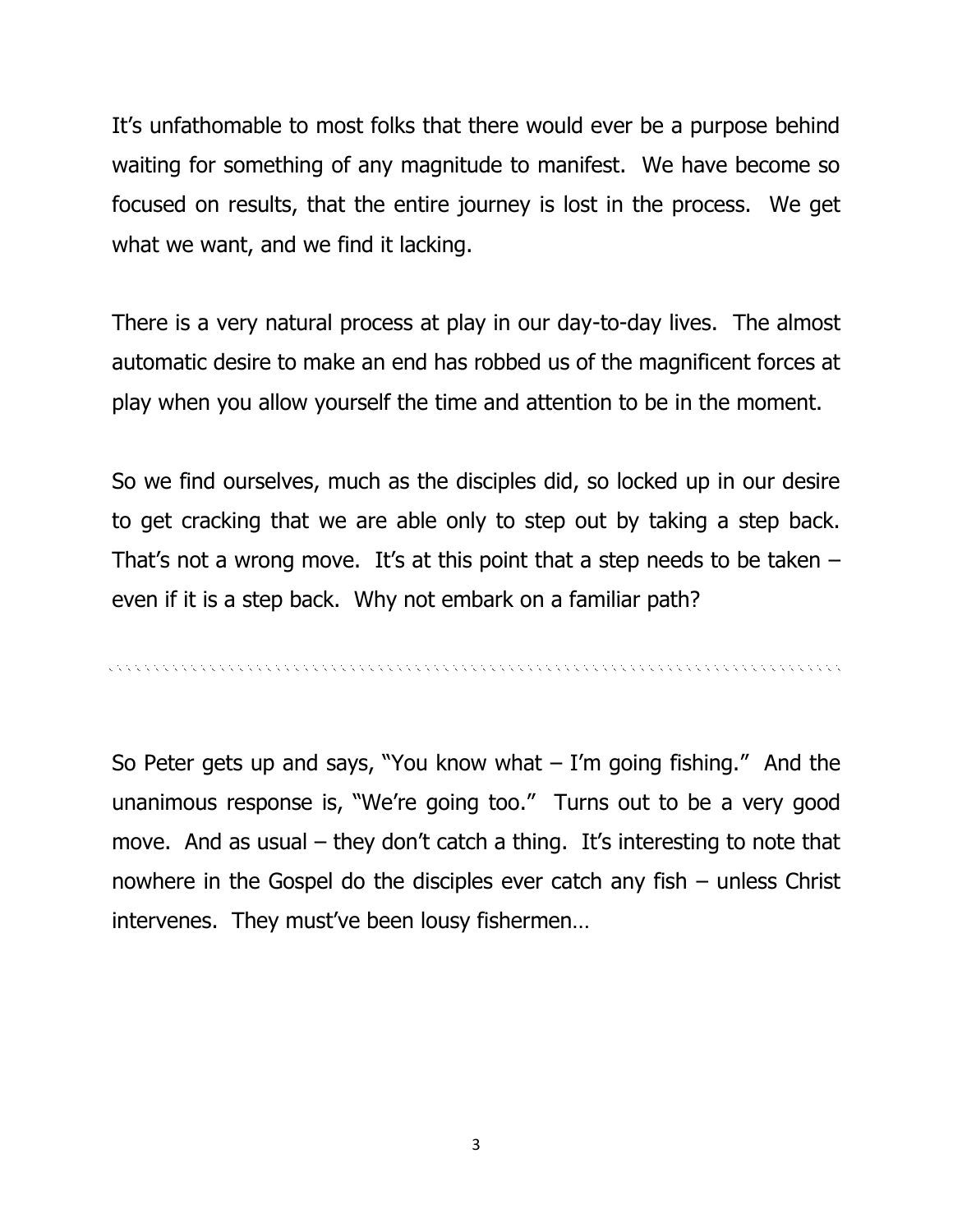As the Gospel of John draws to a close, we see the obvious correlations between the fall of grace with Adam and Eve when they discover their own nakedness, and Peter's move to clothe himself when the man on shore is revealed to be the Lord Jesus. Also, Peter's conversation with Jesus that echoes his denial of even knowing Him, matching Christ's charge for him to feed His sheep - three times.

And perhaps the most significant of all the corollaries, sharing breakfast on the beach harkening back to the night He was betrayed. I know that is commonly referred to as the Last Supper. The truth is  $-$  this plays out to reinforce the contrary. Jesus is present whenever we join in the breaking of bread. Always and forever.

Luke's narrative in the book of Acts prepares us for the life of ministry to which we are all called. That Jesus would specifically choose one such as Paul to further the mission puts an exclamation point on the purposeful way in which God moves in the world. It is God who changes lives, and when God is the agent of change, all things are possible.

The act of conversion is most aptly illustrated on the road to Damascus, a city of great importance to both the Greco/Roman world, and the Jewish nation. While it is the perfect backdrop for Saul's conversion, the story is less about that and more about the way God works to change lives.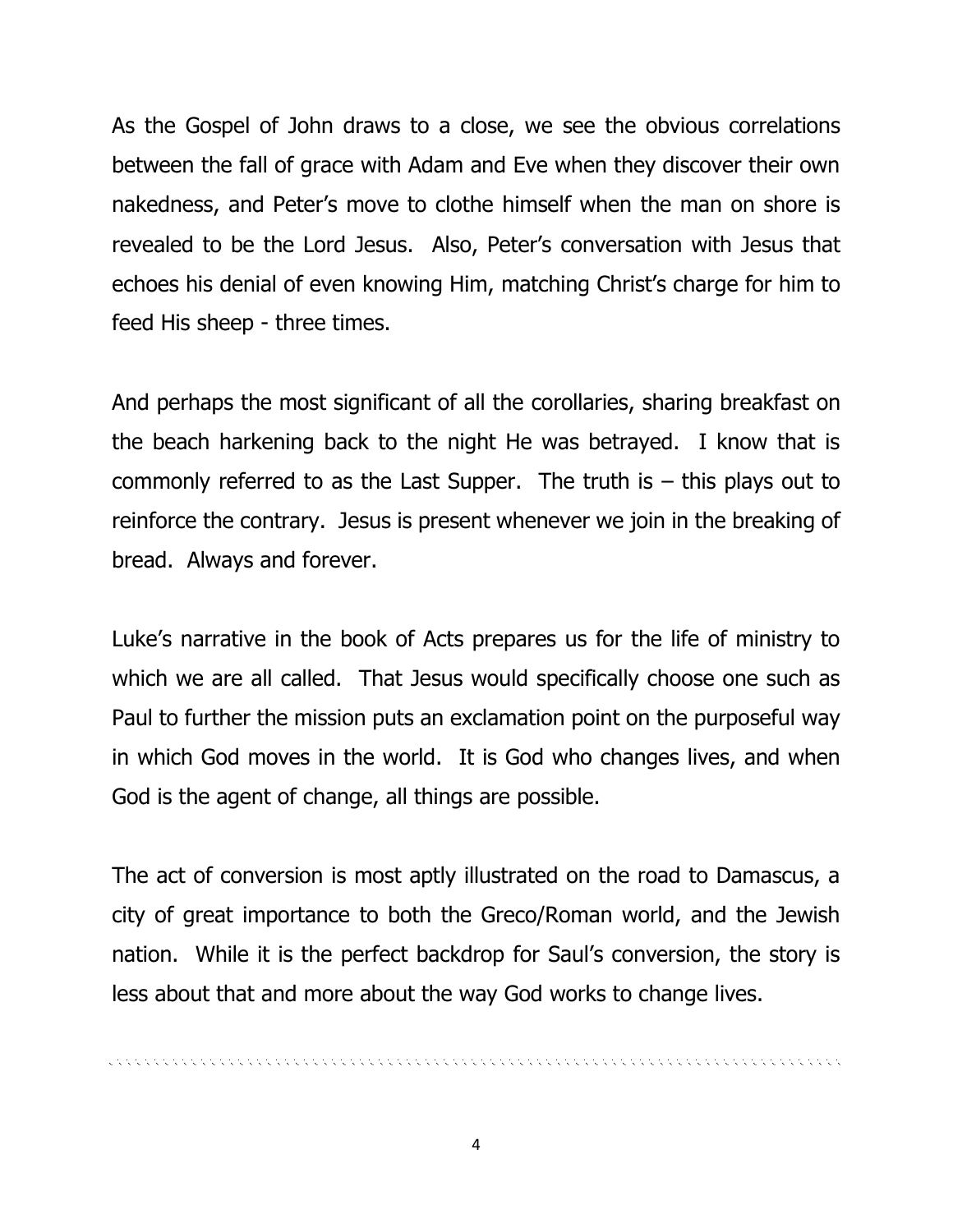One of the most amazing things about the way God works is the attention to detail. He is at work constantly creating in us – His people – a pure heart. In all of our brokenness, we are never too damaged for God to use us.

It's difficult for us to grasp the gravity of that which is hidden to the world, chiefly the victory won in the death of Christ. Recognizing the supreme sacrifice of the Lamb that was slaughtered, we find our own path to worthiness. Insecure, self-doubting human beings cannot hear that message enough.

The beauty of the book of Revelation is not in its imagery and mystery or even its dynamic narrative – typical of the author, John. It is in its simplicity. The full title is "The Revelation of Jesus Christ," and it is first and foremost exactly that. I know that the vast majority of impressions find the book a prophetic tapestry of the post-apocalyptic world we have yet to see.

The theologian John along with other New Testament theologians make it clear that the great apocalyptic events lay behind in the suffering, death and resurrection of Jesus – not ahead.

Whatever lies ahead pales in comparison to the events around the cross, which reveal the very heart of God. And that includes His intent for us. Which is why we engage in worship. It is worship that shapes the human community in response to the God of Jesus Christ.

5